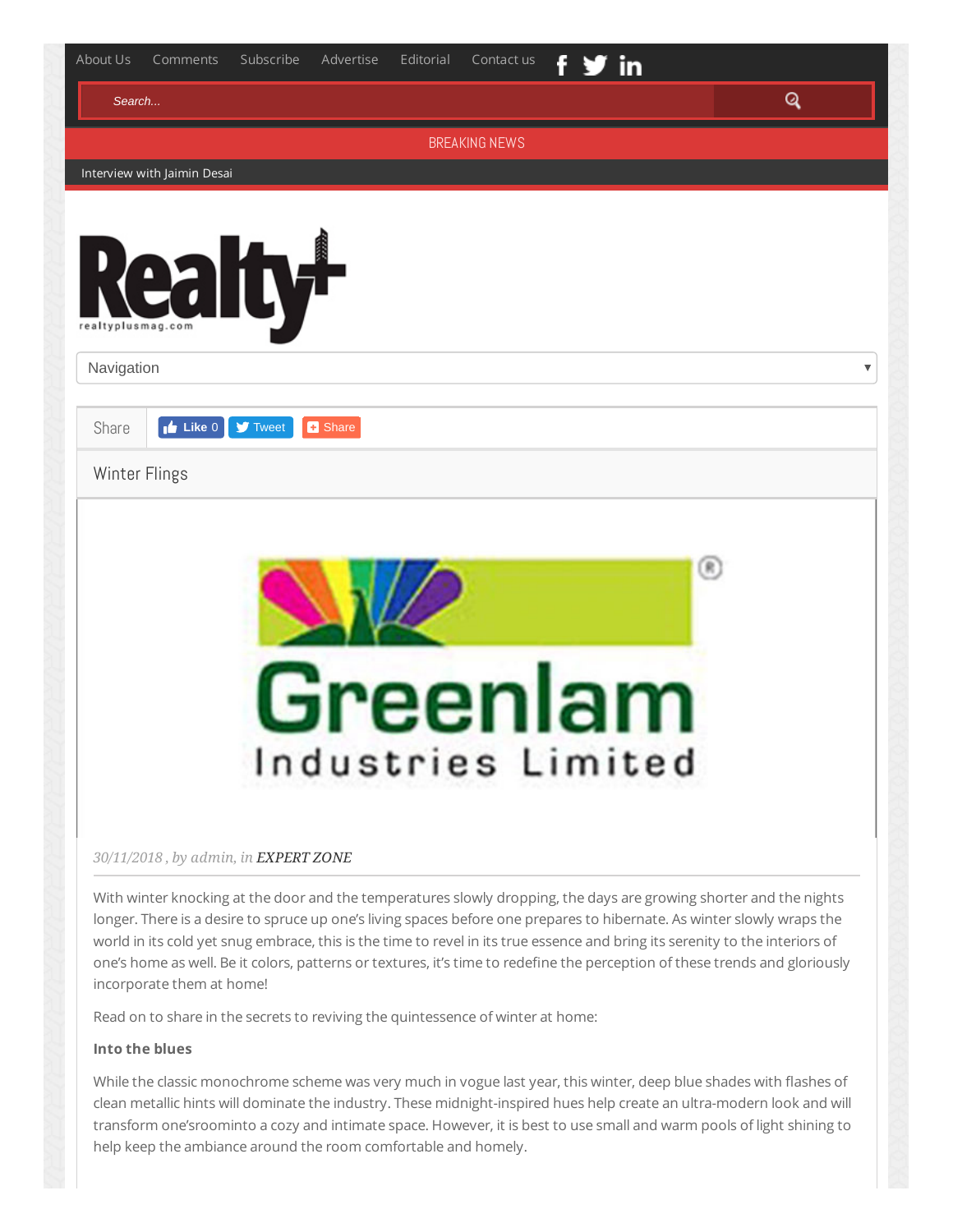

Shades of blue such as Sapphire, Turquoise, Aquamarine, Teal are timeless classics that help add a relaxed aura toone's space. Pairing these shades with classic premium engineered wood floors, such as Noce Imperial or Oak Smokehouse, will make the room nothing short of a masterpiece. Mikasa engineered wood floors gives anyspace a gorgeous and luxurious vibe that transcends a peaceful atmosphere to one's home. Add subtle elements of metallic in the form of a striking side table with a rose gold top. One can highlight the metallic trend by replacing the closet knobs with metallic ones. The entire ensemble would enhance the chic and ultra-modern features of the room.

## **A blanket of white**

Amidst the autumn leaves carrying hints of gold, reds and oranges, the winter season has subtly snuggled its way to our homes.All one wants to do is curl up in a cozy blanket with a hot cup of coffee and just enjoy the warm solace it offers.

Drawing inspiration from the simplistic serenity that snow brings, one can indulge in an all-white interior theme for their space with quirky accessories which is a win-win for this season. Decorate your room with Greenlam's Frosty White Laminates in matte finish and accentuate the look with white linen curtains and eccentric chandeliers. While they add drama to a space, all-white décor imbues perfect harmonyin one's home. If you like contrasting interiors, add inklings of black decorations like a beautiful statement showpiece or a pretty little desk clock in bright tangerine.



**Good chemistry**